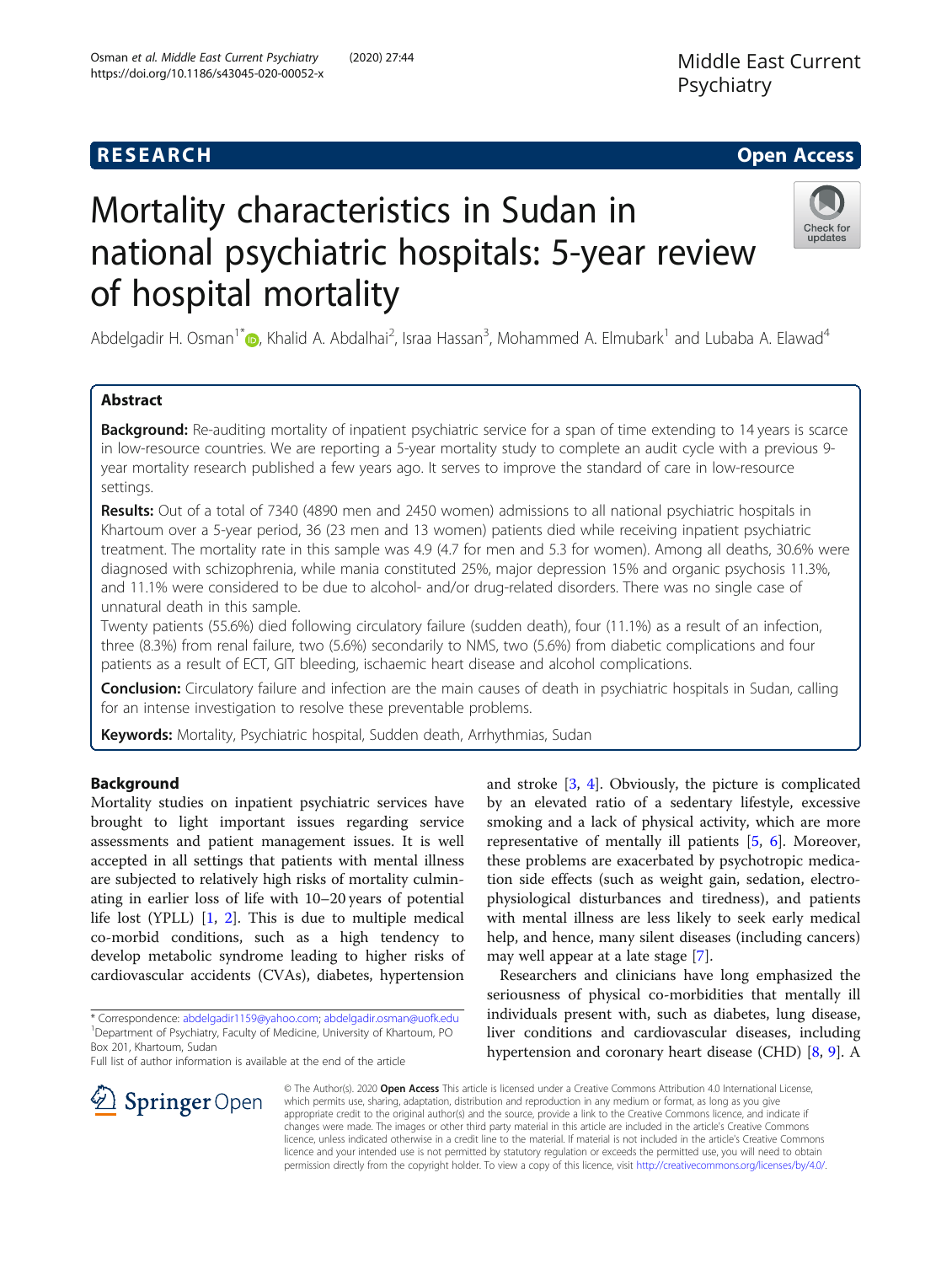recent publication from Australia reported that physical co-morbidity in people with schizophrenia accounts for 60% of premature deaths not related to suicide in this population  $[10]$  $[10]$ . On the other hand, mentally ill patients are at risk of suffering the consequences of inherent features of their illnesses, such as a lack of motivation, self-neglect, apathy, cognitive impairments, drug and/or alcohol problems, homelessness and poverty, resulting in malnutrition, vitamin deficiency, liver and lung diseases, and risks of infection [\[11](#page-6-0), [12\]](#page-6-0).

Therefore, depending on patients' medical setting, these problems predispose them to a variety of serious illnesses leading to death. European researchers and reports from Japan have confirmed that the incidence of pulmonary thromboembolism (PTE) is extremely high among patients receiving antipsychotic drugs, including clozapine [[13,](#page-6-0) [14](#page-6-0)]. Researchers from Western countries, the USA among them, have reported that PTE is commonly found among patients treated with either conventional antipsychotic drugs or second-generation antipsychotics (SGAs), including clozapine, and that this may be due to hormonal adverse effects of antipsychotic drugs, for instance, hyperprolactinaemia [[15](#page-6-0), [16\]](#page-6-0). The risk of weight gain induced by medication is also increased by some antipsychotic drugs. They also increase the risk of associated metabolic abnormalities, such as dyslipidaemia, diabetes and hyperglycaemia [[17](#page-6-0)]. In fact, research has revealed that causes directly linked to mental illness, such as suicide and homicide, constitute the least direct assailants [\[18](#page-6-0)]. More often, causes of mortality in mental illness are either directly linked to psychotropic medication as side effects, e.g. arrhythmias and neuroleptic malignant syndrome (NMS), or as a consequence of long-term use of medications, as with metabolic syndrome [[19\]](#page-6-0).

In developing countries, the story regarding mortality causes is rather different, as infections, malnutrition and circulatory failure have been found to be the leading causes for both in inpatient and outpatient settings [[20](#page-6-0)–[22](#page-6-0)]. It has also been consistently found that individuals with severe mental disorders (SMDs) are more likely to die of preventable illnesses, such as malaria, tuberculosis, diarrhoea, malnutrition, HIV and sepsis [\[23,](#page-6-0) [24](#page-6-0)]. A recent mortality study from Sudan highlighted the possible link between potent first-generation antipsychotics (FGAs) and sudden death (often, these drugs are given parenterally in large doses without close ECG monitoring) [\[22](#page-6-0)]. Other inpatient mortality causes include NMS, diabetic ketoacidosis, alcoholic liver disease, cardiovascular accidents, respiratory diseases (pulmonary embolism, choking and asthma) and suicide [\[25,](#page-6-0) [26\]](#page-6-0).

Researchers from different continents have highlighted the potential risks of arrhythmias from the use of antipsychotics with potent cholinergic effects that would likely cause prolongation of the QT interval leading to torsade de pointes (TdP) phenomenon and ventricular fibrillation [\[27](#page-6-0), [28](#page-6-0)]. Arrhythmias are more likely to occur if drug-induced QTc prolongation coexists with other risk factors, such as individual susceptibility, the presence of congenital long QT syndrome low potassium, heart failure, bradycardia and electrolyte imbalance [\[29](#page-6-0)]. It is believed that women are more susceptible than men to ventricular fibrillation due to prolonged QT interval, old age, hepatic or renal impairment, and restraint [[30\]](#page-6-0).

Manu et al. [[31\]](#page-6-0) asserted that from their 26-year inpatient mortality study, the most frequently recorded cause of death among their sample was sudden death from natural causes. They speculated that the most likely cause could be due to the impact of antipsychotics on myocardial repolarization, leading to prolongation of the QTc interval on an electrocardiogram, culminating in ventricular fibrillation [\[31\]](#page-6-0). Some psychotropics have been said to carry substantial risks of increasing QTc, including haloperidol, phenothiazine, quetiapine, venlafaxine, fluoxetine, citalopram (including escitalopram) and methadone [[32](#page-6-0), [33\]](#page-6-0). Sudden, otherwise unexplained deaths are commonly due to ventricular fibrillation arising as a consequence of coronary artery disease. Nonetheless, the determination of the cause of sudden and unexpected death is seldom easy, especially in retro-spective mortality studies [[31](#page-6-0), [33](#page-6-0)].

# **Methods**

This is the second audit of mortality in the national psychiatric hospitals in Khartoum, the capital of Sudan. The first study reported on 9-year mortality that occurred before the year 2010. Findings were disseminated to a wide audience in the medical community, including international conferences, seminars and teaching forums, as well as publishing a manuscript in a reputable journal [[22\]](#page-6-0). This is a re-audit of mortality for the period from January 2011 to end of December 2015, in the light of lessons learnt from the previous study. The audit team collated and thoroughly examined records of all deceased patients subsequent to the first audit representing the current study period. There are five main psychiatric hospitals in the capital city of Sudan conventionally known as national psychiatric hospital on view of the population they serve and accessibility of their service provision. Although most patients using the services of these five hospitals came from Khartoum and nearby regions, a considerable number of patients come from all different regions of the country. Eltigani Elmahi Teaching Hospital and Baashar Teaching Hospital are the biggest psychiatric hospitals in Sudan. The former is a prominent centre in Africa and the Middle East. Both cater for a population of six million besides receiving referrals from surrounding provinces. Both hospitals are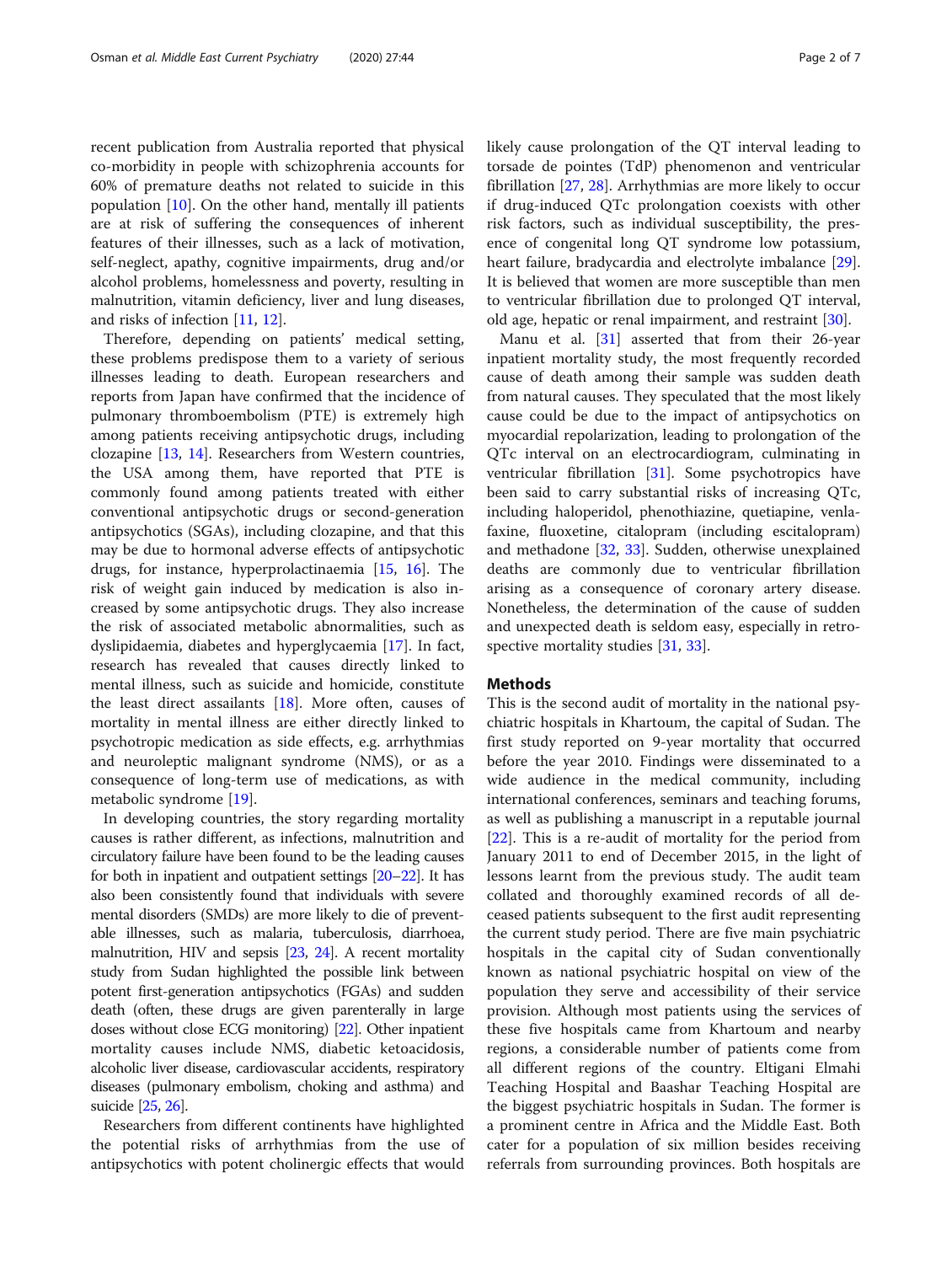served by 25 senior psychiatrists, 23 psychiatric registrars, 18 resident medical doctors, 45 psychologists, 30 social workers and 120 nurses.

The other three hospitals were Omdurman Military Hospital, Khartoum Teaching Hospital Psychiatric Unit and Abdelaal Psychiatric Hospital (a forensic hospital with medium secure facilities). They were staffed by 16 psychiatrists, 26 psychologists, 14 social workers and 22 training and resident doctors.

The research team designed an Audit Master sheet, to include comprehensive entries of mortality risk factors. This included socio-demographic information, source of referrals, psychiatric and medical diagnoses, medical treatments, form and types of psychotropic medications, route of administration and timing of administration in relation to death. Moreover, the cardiovascular state of deceased patients was recorded at critical points. Vital symptoms and investigations indicative of organic illnesses or side effect of drugs were also included.

The audit was based on a comprehensive evaluation of mortality correlates so that gaps in the present quality of care could be identified. Moreover, we examined the persistence or otherwise of risk factors, characteristics of mortality and the extent of application of any lessons learnt from the previous mortality report.

All deceased patients' records linked with the cohort team were easily identified from the hospital records of the five national psychiatric hospitals in the capital city of Sudan, Khartoum.

# Data collection

Data were collected for the audit through a comprehensive assessment of deceased patients' case notes. The audit was supervised by a senior researcher, three consultants and a research coordinator. Socio-demographic information was extracted from clinical records, along with periods spent as an inpatient before death. Data about antipsychotic medications administered to patients, together with recorded doses, timing and reported outcomes, were noted. All medical and psychiatric symptoms, clinical characteristics, diagnoses and medical investigations were recorded on the audit master sheet. Each case was examined by two members of the research team and approved by the senior researcher. Records of in-house mortality audits were examined by the research team.

#### Data analysis

Data were analysed using SPSS version 22.0 to generate descriptive and quantitative statistical measurements. Frequencies and number of deaths were measured, using the chi-square test, along with  $p$  values for significant correlates. Additionally, the death rate was also calculated along with the frequency and percentage of psychotropic drugs administered to patients at the national

psychiatric hospitals. The percentage of cardiovascularrelated conditions was calculated as well as frequencies of important correlates.

# Results

Out of 7340 admissions over a 5-year period, 36 patients died while receiving treatment in one of the five national psychiatric hospitals in Khartoum. The death rate was 4.9/1000 admissions at a rate of 7.2 deaths per year. Men constituted two-thirds of the deceased patients equal to their admission ratio. The mean age of deceased individuals was  $42.1 \pm 9.8$  sd (standard deviation). Most of the deceased patients ( $n = 24, 66.7\%$ ) died in the first week of their stay in the hospital, despite the length of their psychiatric illness (evenly distributed).

## Psychiatric and organic diagnosis

A third ( $n = 11, 30.6\%$ ) of the deceased individuals had a diagnosis of schizophrenia, nine (25%) patients were diagnosed with bipolar affective disorder, manic episode and five (13.9%) with major depression, while three (8.3%) met the criteria for drug-induced psychosis, three (8.3%) for organic psychosis, one for alcohol dependence, one for postpartum psychosis and one for dementia.

Although two-thirds (66.6%) of the deceased individuals had shown no clear evidence of organic illnesses, four (11.1%) had evidence of infection (malaria, typhoid), three (8.3%) were suffering from renal failure, two (5.6%) had diabetic complications and the same number died as a result of NMS. One patient died from ECT complications (due to ventricular arrhythmia on a background of electrolyte imbalance with high potassium), one following GIT bleeding and one due to alcohol complications. There were no suicides or unnatural deaths (Table [1](#page-3-0)).

# Cause of death

While 16 patients (44.4%) had an apparent cause of death, the majority ( $n = 20, 55.6\%$ ) had no apparent cause of death and were thought to have deteriorated suddenly; hence, a label of "circulatory failure" was given. Two patients (5.2%) died following NMS and four (11.1%) due to infection (Table [2\)](#page-3-0).

# Prescribed psychiatric treatment

Most of the deceased individuals had received a combination of haloperidol ( $n = 25$ ) and promethazine ( $n = 25$ ), either in injectable intramuscular or in oral form, in the last 48 h before death. Eleven were on diazepam, seven patients were taking olanzapine, five were on sertraline and six were prescribed sodium valproate. Citalopram and lorazepam were each prescribed for two patients. The following drugs were each prescribed for only one individual: carbamazepine, risperidone, quetiapine and clomipramine (Table [2](#page-3-0) and Fig. [1\)](#page-4-0).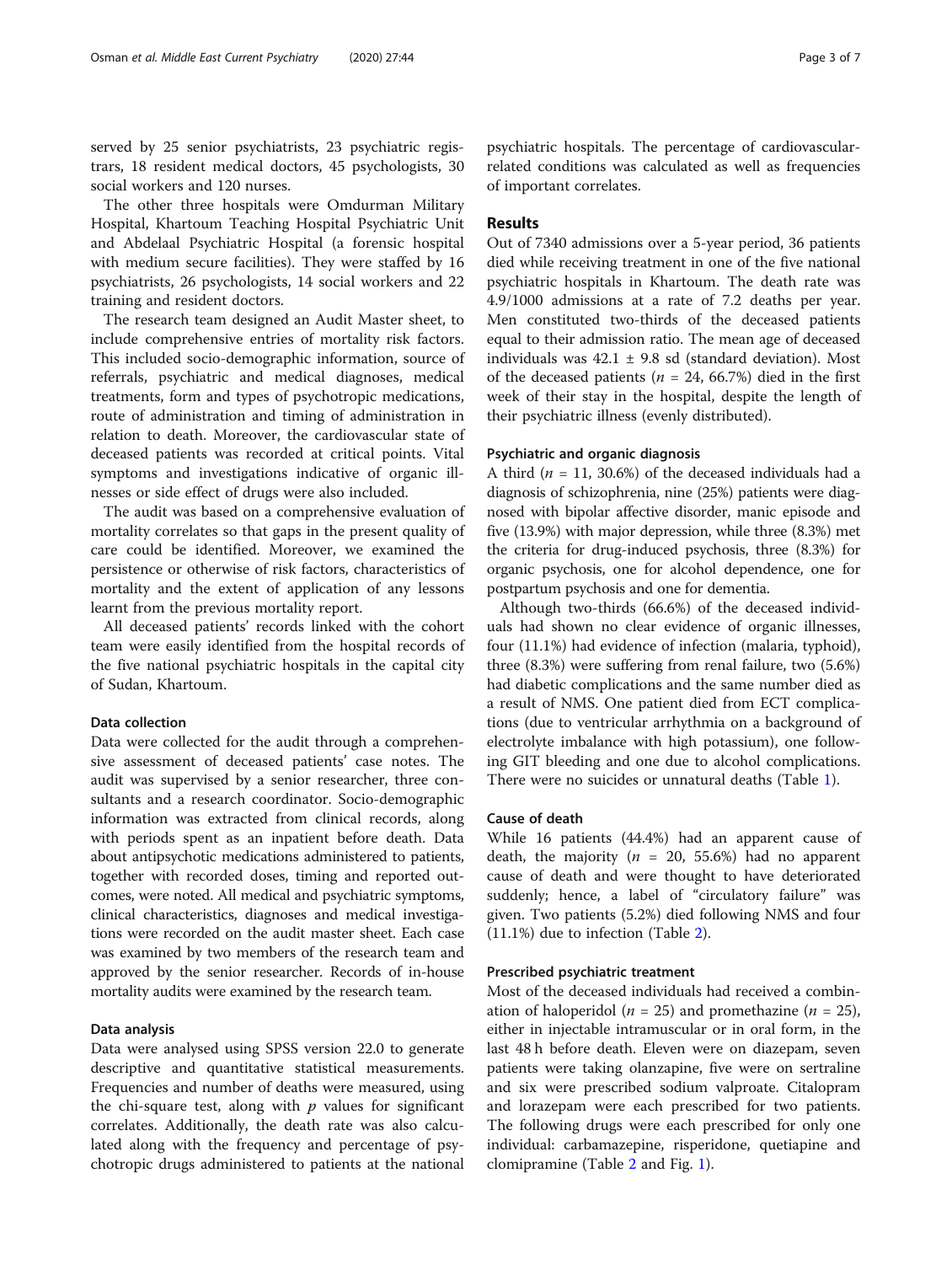Age and Male Female number of the Male

# <span id="page-3-0"></span>Table 1 Mortality characteristics

| $30 - 50$                               | 7   | $\overline{4}$ | 11 | Mania                       | 9              | 25.0 |
|-----------------------------------------|-----|----------------|----|-----------------------------|----------------|------|
| $51 - 70$                               |     | 4              | 11 | Depression                  | 5              | 13.9 |
| $70 +$                                  | 2   |                | 3  | Organic psychosis           | 3              | 8.3  |
| Total                                   | 23  | 13             | 36 | Alcohol related             |                | 2.8  |
| Length of stay in hospital before death |     |                |    | Drug-induced psychosis      | 3              | 8.3  |
|                                         | No. | %              |    | Postpartum psychosis        |                | 2.8  |
| $\leq$ 1 week                           | 24  | 66.7           |    | Dementia                    |                | 2.8  |
| $1 - 4$                                 |     | 19.4           |    | Total                       | 36             | 100  |
| 1-6 months                              | 3   | 8.3            |    | Associated physical illness |                |      |
| > 6                                     | 2   | 5.6            |    | Malaria or typhoid          | $\overline{4}$ | 11.1 |
|                                         |     |                |    | Acutely ill no diagnosis    | 8              | 22.2 |
| Duration of illness                     |     |                |    | No physical illness         | 21             | 58.3 |
|                                         | No. | %              |    | No information              | 3              | 8.3  |
| $\geq 6$ months                         | 14  | 38.9           |    | Total                       | 36             | 100  |

1–5 years 8 22.2 Family 28 77.8  $\geq$  5 13.9 10 27.8 Psychiatrists 5 5 13.9 Total 36 100 100 Others 3 3 8.3

Characteristic No. 2006 No. 2012 12:00 No. 2012 12:00 No. 2012 12:00 No. 2012 12:00 No. 2012 12:00 No. 2012 12:00 No Gender **General Community** Community Psychiatric diagnosis

 $\geq$  30  $\geq$  7 4 11 Schizophrenia 11 30.6

# Discussion

The mortality rate (MR) for the inpatient psychiatric service in Sudan was 36/7340, giving rise to a mortality rate of 5.2/1000 and 7.2/year. The age range for this sample was 23–72 years, and the mean age was 42.3 (sd  $\pm$  19.3) years, with 21.5 potential years of life lost (PYLL) [\[34](#page-6-0)]. The male to female ratio was 1.98. These figures mirror many studies from high- and low-income countries.

Schizophrenia represented almost one-third (30.6%) of patients' diagnoses, mania 25%, major depression 9%,

Table 2 Causes of mortality and psychiatric drug treatment before death

6–12 months 4 11.1 Source of referral

| Cause of death                          | No.            | 100%        | Drugs used for the psychiatric<br>disorder before death | No. of pts | Mean dose/day mg | Route       |
|-----------------------------------------|----------------|-------------|---------------------------------------------------------|------------|------------------|-------------|
| Circulatory failure unknown             | 20             | 55.6        | Haloperidol                                             | 25         | $12 \pm 5$ sd    | $IM + oral$ |
| Cardiovascular ischæmic heart disease   |                | 2.8         | Promethazine                                            | 25         | $100 \pm 25$ sd  | $IM + oral$ |
|                                         |                |             | Diazepam                                                | 11         | $15 \pm 5$       |             |
| Respiratory                             |                | 2.8         | Olanzapine                                              | 7          | $15 \pm 5$       | Oral        |
| Drug related (NMS)                      | 2              | 5.6         | Sodium Valproate                                        | 6          | $1500 \pm 250$   | Oral        |
| ECT complication                        |                | 2.8         | Sertraline                                              | 5          | 150              | Oral        |
|                                         |                |             | Citalopram                                              | 2          | 40               |             |
| Suicide                                 | 0              | $\mathbf 0$ | Fluphenazine decanoate                                  | 2          | 200              | <b>IM</b>   |
| GIT bleeding                            |                | 2.8         | Risperidone                                             |            |                  | Oral        |
| Infection (malaria, typhoid and sepsis) | $\overline{4}$ | 11.1        | Quetiapine                                              |            |                  | Oral        |
| Diabetes/hypoglycaemia                  | 2              | 5.6         | Clomipramine                                            |            | $100 \pm 25$     | Oral        |
| Renal failure                           | 3              | 8.3         | Carbamazepine                                           |            | 800              | Oral        |
| Alcohol complication                    |                | 2.8         | Lorazepam                                               | 2          | $4 \pm 2$        | Oral        |
| Total                                   | 36             | 100         |                                                         |            |                  |             |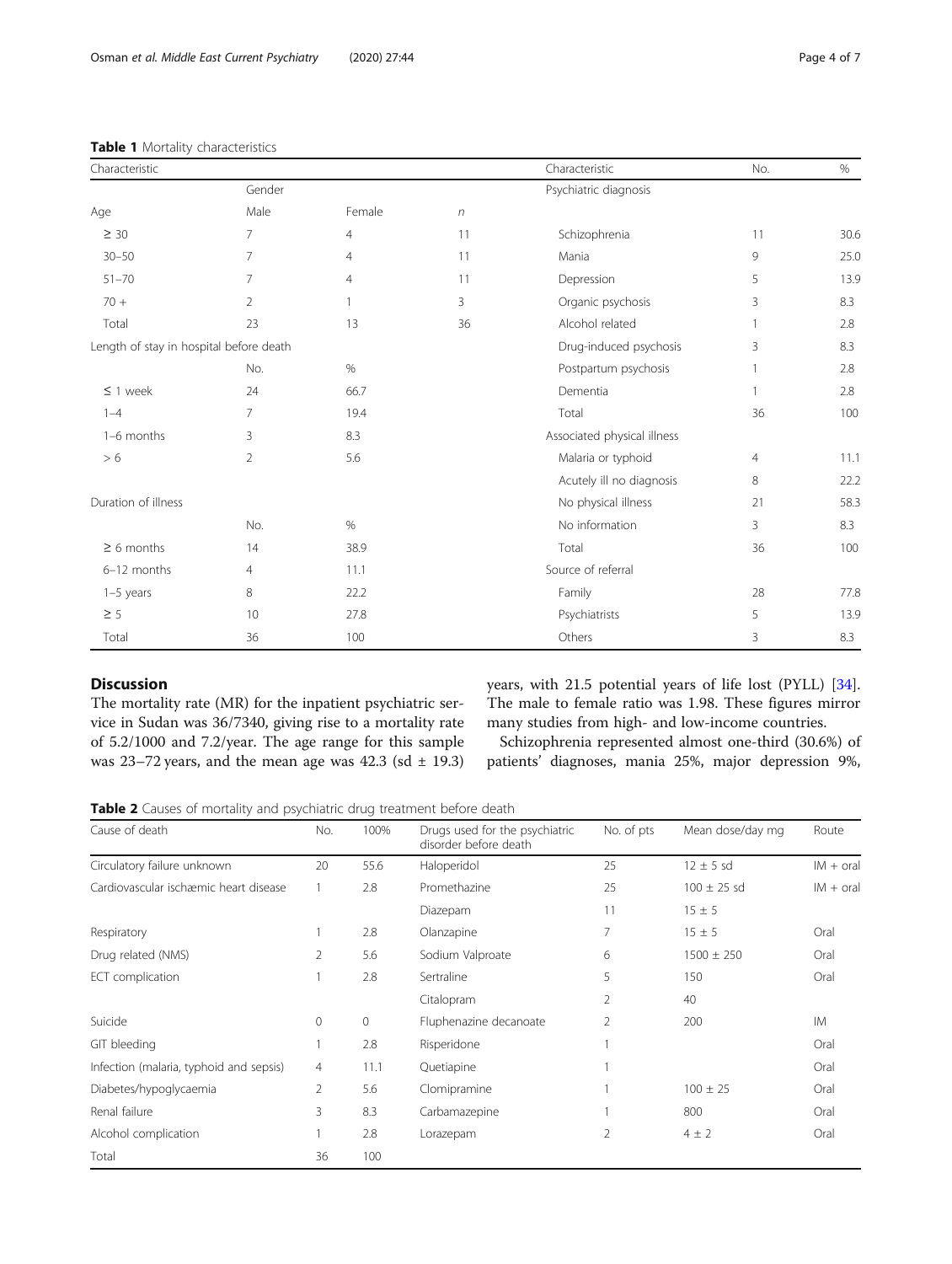<span id="page-4-0"></span>

alcohol- and/or drug-related disorders 11.1% and organic psychosis 8.3%. Similar diagnostic categories have been quoted in India, South Africa and Brazil [\[34](#page-6-0)–[37\]](#page-6-0).

# Causes of mortality

Although 45% of the deceased individuals had a clear cause assigned to their death certificate, 55.6% of the patients deteriorated suddenly, and hence, circulatory failure was noted as their cause of death. This raises the question of the extent to which psychiatric treatment was involved in the causation of this category. Similar results were found by Manu and Correll in their 26-year inpatient mortality analysis in a New York psychiatric hospital [\[31](#page-6-0)]. The possibility of ventricular fibrillation due to TdP was previously raised in the earlier study, especially as there was no ECG documentation regarding this deterioration to preclude such a query [[22\]](#page-6-0), and over two-thirds of patients (69.4%) were receiving a combination of haloperidol and promethazine (both in an injectable and oral form), with mean doses of 12 mg 5 sd and 75 mg 50 sd, respectively, shortly prior to death (Table [2\)](#page-3-0). Both of these drugs are known to increase QT interval, with potential risks of ventricular fibrillation [[27,](#page-6-0) [28,](#page-6-0) [32](#page-6-0)]. Compared to the previous mortality study in the same hospitals, it seems that this high contribution of circulatory failure has not improved, since there was no change in the main treatment regime of cheap medication with potential quinidine-like effects has continued to be used, due to limited financial resources in developing countries. As there was no definite

evidence of ECGs being recorded shortly prior to death in deceased records, this link remains speculative and should be explored in future studies. On the other hand, antipsychotic medications (FGAs and SGAs) were shown to have a sudden cardiac death ratio of 2.39 compared to non-users [[24](#page-6-0), [26](#page-6-0), [37](#page-6-0)–[40\]](#page-6-0).

Of note in this study is that organic psychosis and NMS have lessened in frequency (8.3% and 5.6%, respectively), compared with the previous mortality study in the same hospitals. On the other hand, deaths due to diabetic complications (5.6%) and renal failure (8.6%) remain high, which raises the question of whether these patients were in the right medical setting.

In line with studies in low-income countries, infections (especially malaria and septicaemia) constitute a significant cause of mortality in psychiatric patients [[20](#page-6-0)–[22,](#page-6-0) [36](#page-6-0)]. Two-thirds of deceased patients were diagnosed with psychosis, predominantly schizophrenia and organic psychosis (triggered by tropical infection, leading to a subacute confusion state with hallucinations and delusions). Cases of organic psychosis sometimes pass through the medical filter to find its way to psychiatric wards, despite warnings from the previous audit results [\[22,](#page-6-0) [37\]](#page-6-0).

Over two-thirds (66.7%) of the deceased died in the first week following admission to hospital, a period that can be considered critical for patients. An earlier study indicated that about 80% of patients died within 2 weeks of hospitalization. Two-thirds of the deceased were young men under the age of 40. This concurs with reports from many developing countries [[22,](#page-6-0) [34](#page-6-0), [35](#page-6-0)].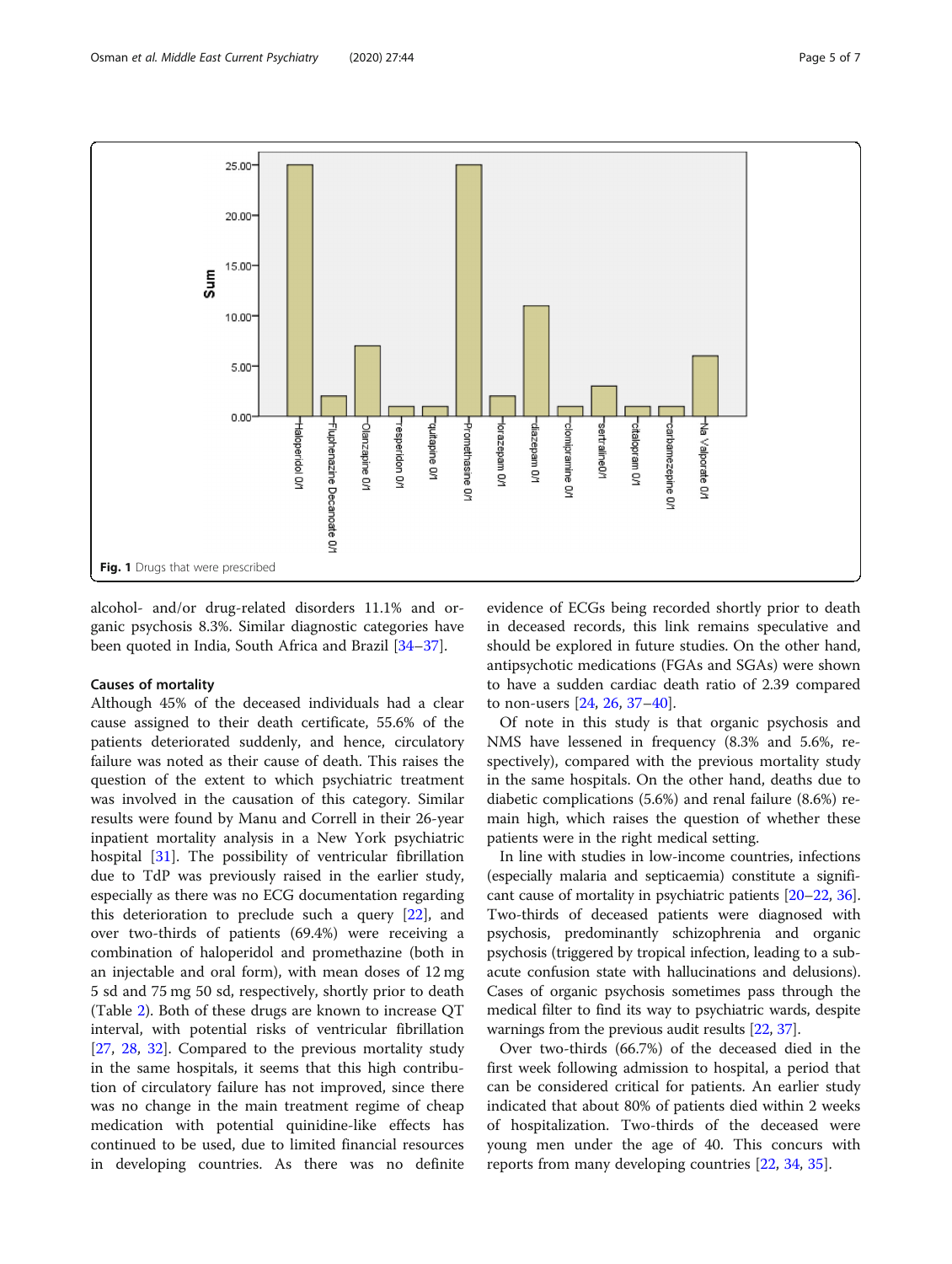<span id="page-5-0"></span>It is worth stressing here that there were no unnatural deaths in this study such as suicide or accidental death. This is for multifactorial reasons. The model of inpatient care in Sudan may be a contributory factor, as the admission policy insists that a family member stays with the patient during the treatment process for safety reasons, but also the model of care is a partnership between the hospital and the patient's family. A similar policy has been reported in other low-income countries [[22](#page-6-0), [34,](#page-6-0) [35\]](#page-6-0).

In keeping with previous findings 5 years earlier, a shortage of trained staff; a lack or short supply of emergency medicine, ECG monitoring and unconditional laboratory support; and a lack of core medical skills on the part of trained medical doctors played a role in the high hospital mortality rate [\[22](#page-6-0), [34,](#page-6-0) [40\]](#page-6-0).

## Limitations

The most important limitation of this study is that being retrospective, it has a record-based design, which relies on the data in charts. However, since death is a significant event recorded in any hospital, detailed records and monitoring of events prior to death are essential for any determination of causal factors, and as such, highlighted associations are only speculative and deductive. Nonetheless, valuable lessons can be learnt.

Due to the lack of cause-specific reference data of mortality in the country, we could not calculate a causespecific SMR.

# Conclusions

Together with the first mortality study, this study provides a complete audit cycle, with a view to improving patient care and setting future directions for enhancing psychiatric services. Imparting initial audit recommendations from the first study helped to tighten up admission policy, resulting in a reduction in the number of cases of acute confusion state being admitted to psychiatric hospitals in the second study. It also helped to reduce the number of unnatural deaths and improved suicide risk assessment. However, hospital managers in developing countries are strongly advised to make ECG machines readily available for staff to closely monitor patients on psychotropic medications, especially during the first week following admission, as this is seen as a critical period of care when two-thirds of deaths take place, and as many patients also require parenteral treatment. All medical staff should be trained to use portable ECG machines and read ECGs. Psychiatric hospitals in developing countries should always receive liaison input from medical internists in terms of caring for critically ill patients and offering advice on organic disorders.

#### Abbreviations

SMR: Standard mortality rate; TdP: Torsade de pointes; QTc: Corrected QT interval; ECG: Electrocardiogram; SMD: Severe mental disorder; YPLL: Years of potential life lost

#### Acknowledgements

Not applicable.

#### Authors' contributions

AO and I.H made substantial contributions to the conception of the study, and KA, M.E and L.E were responsible for the data acquisition. AHO and I.H were responsible for analysing the data. All authors contributed to the study design and interpretation of the data. A.O drafted the article. All authors provided critical revisions regarding important intellectual content and approved the final version.

#### Funding

Not applicable.

#### Availability of data and materials

The dataset used and analysed in this research is available from the corresponding author on reasonable request.

#### Ethics approval and consent to participate

The study was reviewed and approved by Khartoum Medical School's ethics committee. Written permissions were obtained from all hospital administrations that took part in the study. All patients have patient identity number, which is easily traceable via medical record departments based in each hospital. As this research was conducted on deceased patients' records, the ethics committee waived the need for written informed consent to be obtained from the next of kin. No patient details were mentioned in the article.

#### Consent for publication

Not applicable.

#### Competing interests

The authors declare that they have no competing interest.

#### Author details

<sup>1</sup>Department of Psychiatry, Faculty of Medicine, University of Khartoum, PC Box 201, Khartoum, Sudan. <sup>2</sup>Department of Psychiatry, Faculty of Medicine International University of Africa, Khartoum, Sudan. <sup>3</sup>John's Hopkins School of Medicine, Baltimore, USA. <sup>4</sup>Eltigani Elmahy Hospital, Omdurman, Sudan.

# Received: 7 July 2020 Accepted: 25 August 2020 Published online: 29 September 2020

#### References

- Colton CW, Manderscheid RW. Congruencies in increased mortality rates, years of potential life lost, and causes of death among public mental health clients in eight states. Prev Chronic Dis. 2006; 3(2):A42. [PMC free article] [PubMed] [\[Google Scholar\]](https://scholar.google.com/scholar_lookup?journal=Prev+Chronic+Dis&title=Congruencies+in+increased+mortality+rates,+years+of+potential+life+lost,+and+causes+of+death+among+public+mental+health+clients+in+eight+states&author=CW+Colton&author=RW+Manderscheid&volume=3&issue=2&publication_year=2006&pages=A42&pmid=16539783&)
- 2. Kristian Wahlbeck, Jeanette Westman, Merete Nordentoft, Mika Gissler and Thomas Munk Laursen, Outcomes of Nordic mental health systems: life expectancy of patients with mental disorders, British Journal of Psychiatry, 10.1192/bjp.bp.110.085100, 199, 6, (453-458), (2018).
- 3. Correll CU, Frederickson AM, Kane JM, Manu P (2006) Metabolic syndrome and risk of coronary heart disease in patients treated with second generation antipsychotic drugs. J Clin psychiatry 67:575–583
- 4. Japir AMA, Osman AH (2019) Olanzapine-induced metabolic syndrome what can we learn from Africa, Sudan. J Psychiatry 22:462. [https://doi.org/](https://doi.org/10.4172/2378-5756.1000462) [10.4172/2378-5756.1000462](https://doi.org/10.4172/2378-5756.1000462)
- 5. Cunningham R, Sarfati D, Peterson D, Stanley J, Collings S. Premature mortality in adults using New Zealand psychiatric services. N Z Med J. 2014; 127(1394):31–41. [PubMed] [[Google Scholar](https://scholar.google.com/scholar_lookup?journal=N+Z+Med+J&title=Premature+mortality+in+adults+using+New+Zealand+psychiatricservices&author=R+Cunningham&author=D+Sarfati&author=D+Peterson&author=J+Stanley&author=S+Collings&volume=127&issue=1394&publication_year=2014&pages=31-41&)]
- 6. Vancampfort D, Probst M, Scheewe T et al (2013) Relationships between physical fitness, physical activity, smoking and metabolic and mental health parameters in people with schizophrenia. Psychiatry Res 207:25–32